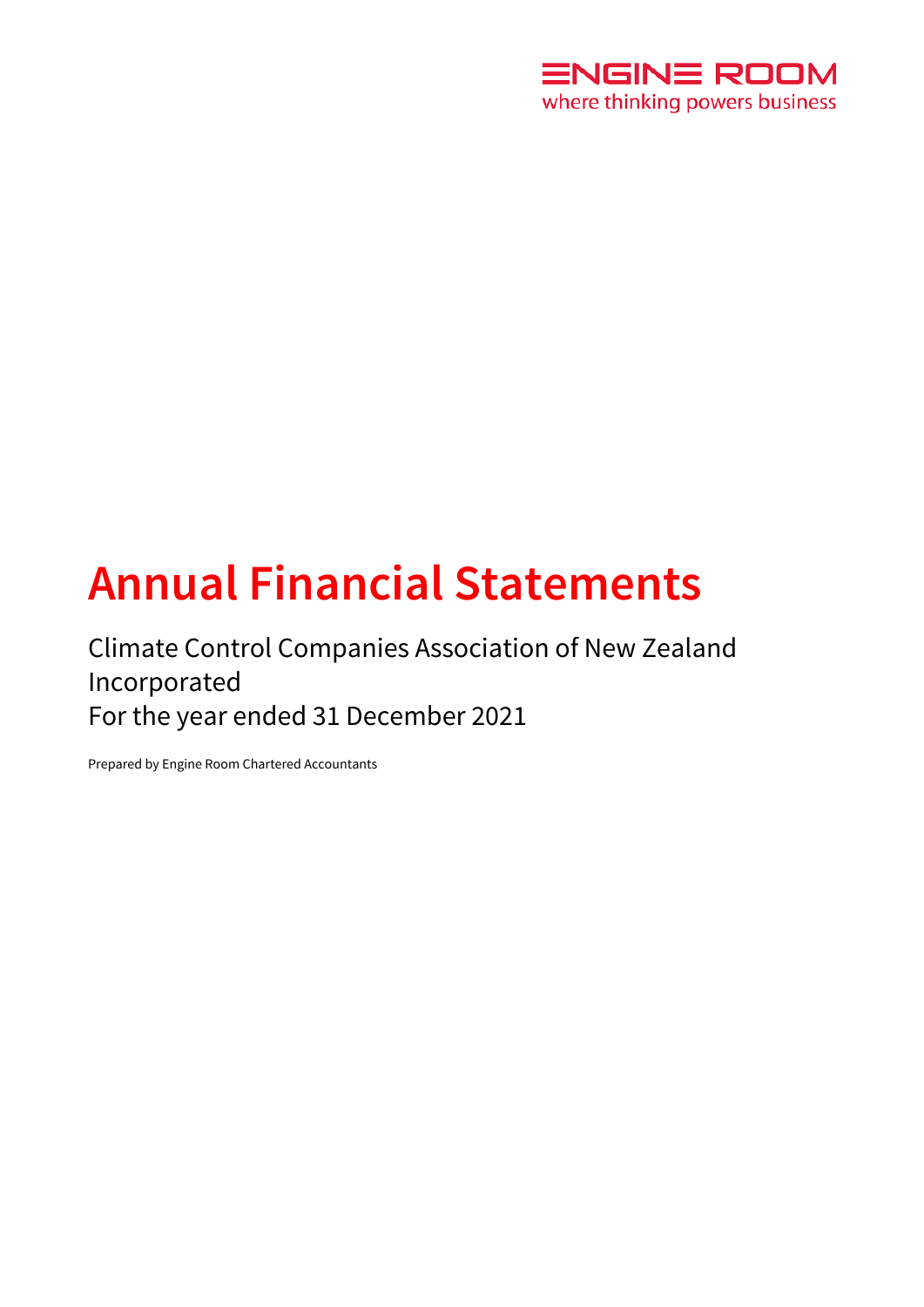

# **Contents**

- Compilation Report
- Directory
- Approval of Financial Report
- Statement of Profit or Loss
- Statement of Changes in Equity
- Balance Sheet
- Depreciation Schedule
- Notes to the Financial Statements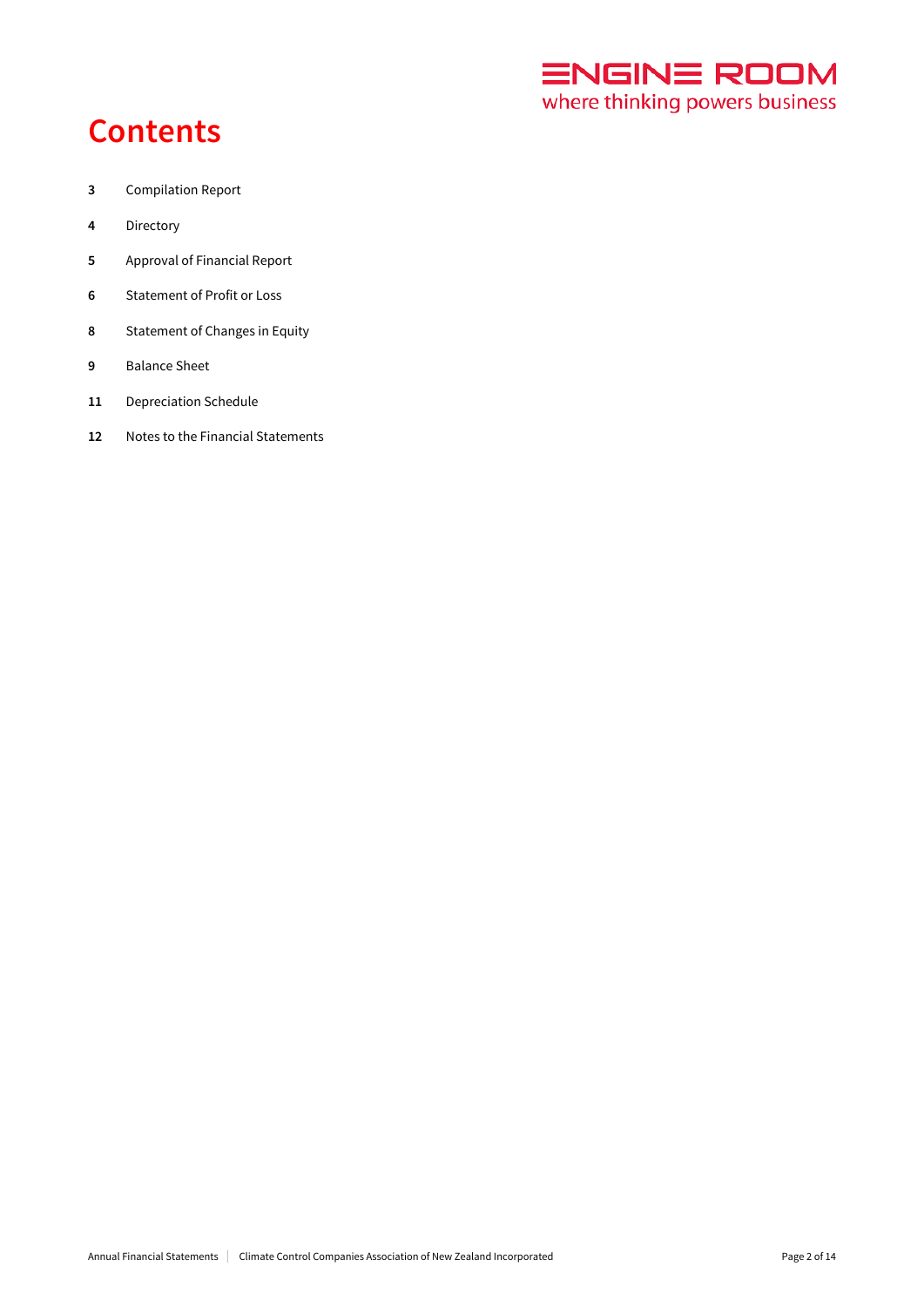# ENGIN<del>E</del> ROOM where thinking powers business

# **Compilation Report**

# **Climate Control Companies Association of New Zealand Incorporated For the year ended 31 December 2021**

Compilation Report to the Committee of Climate Control Companies Association of New Zealand Incorporated.

## **Scope**

On the basis of information provided and in accordance with Service Engagement Standard 2 Compilation of Financial Information, we have compiled the financial statements of Climate Control Companies Association of New Zealand Incorporated for the year ended 31 December 2021.

These statements have been prepared in accordance with the accounting policies described in the Notes to these financial statements.

### **Responsibilities**

The Committee is solely responsible for the information contained in the financial statements and have determined that the Special Purpose Reporting Framework used is appropriate to meet your needs and for the purpose that the financial statements were prepared.

The financial statements were prepared exclusively for your benefit. We do not accept responsibility to any other person for the contents of the financial statements.

### **No Audit or Review Engagement Undertaken**

Our procedures use accounting expertise to undertake the compilation of the financial statements from information you provided. Our procedures do not include verification or validation procedures. No audit or review engagement has been performed and accordingly no assurance is expressed.

## **Independence**

We have no involvement with Climate Control Companies Association of New Zealand Incorporated other than for the preparation of financial statements and management reports and offering advice based on the financial information provided.

## **Disclaimer**

We have compiled these financial statements based on information provided which has not been subject to an audit or review engagement. Accordingly, we do not accept any responsibility for the reliability, accuracy or completeness of the compiled financial information contained in the financial statements. Nor do we accept any liability of any kind whatsoever, including liability by reason of negligence, to any person for losses incurred as a result of placing reliance on these financial statements.

Engine Room CA Ltd

Chartered Accountants 217 King Street, Pukekohe

Dated: 31 May 2022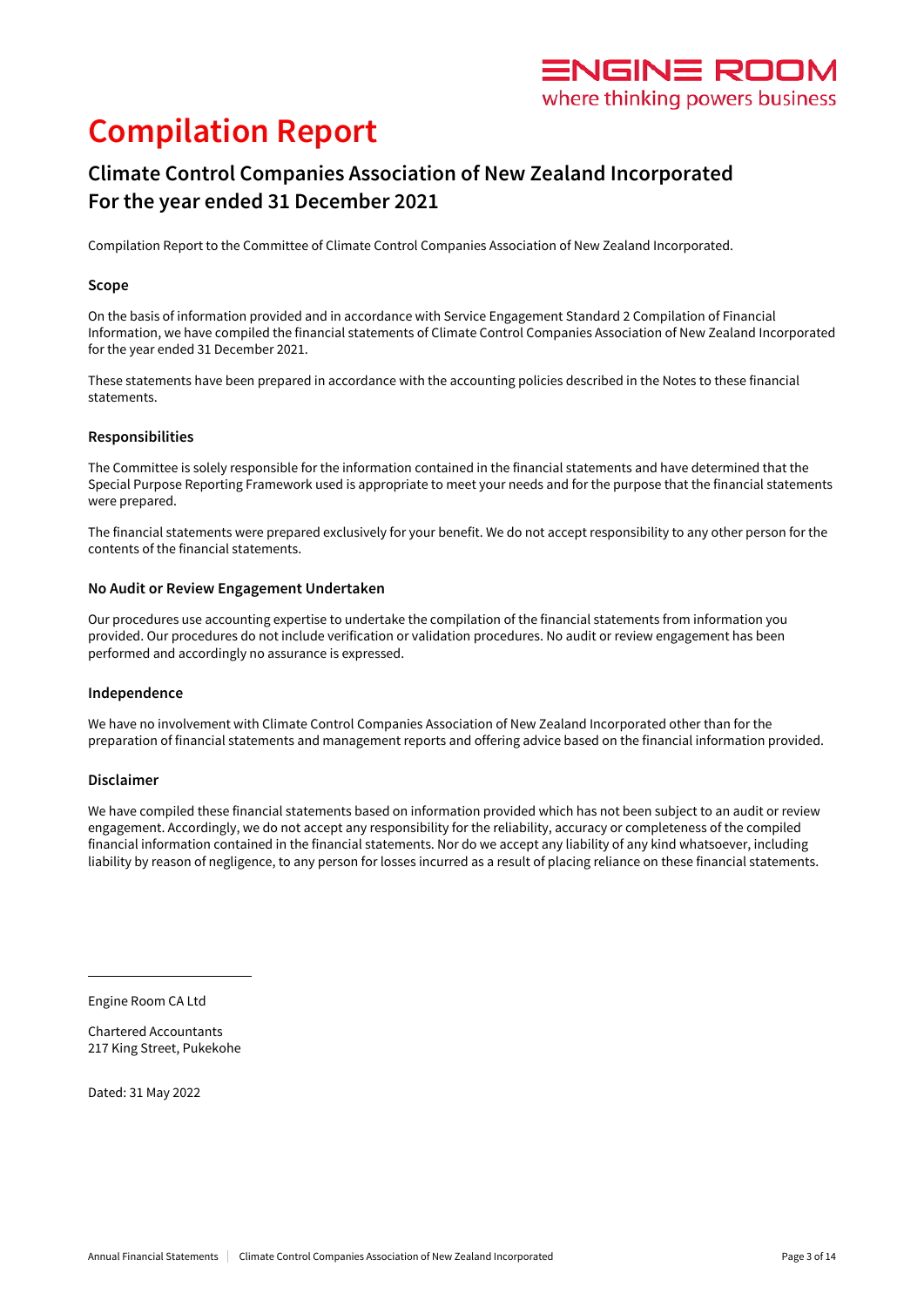

# **Directory**

# **Climate Control Companies Association of New Zealand Incorporated For the year ended 31 December 2021**

## **Nature of Business**

Incorporated Society involved in establishing and promoting high standards of business competence and industry conduct for companies engaged in the climate controlled environment industry

## **Registered Office**

42 Ormiston Road Unit 5, Flat Bush, Auckland, 2016, New Zealand

## **Incorporation Number**

2546096

### **New Zealand Business Number**

9429043151875

## **IRD Number**

106-961-077

### **Society Officer**

Gina Kathleen McMaster

## **Chartered Accountant**

Engine Room CA Ltd Chartered Accountants 217 King Street, Pukekohe

### **Bankers**

Westpac

## **Solicitors**

Heimsath Alexander

Auckland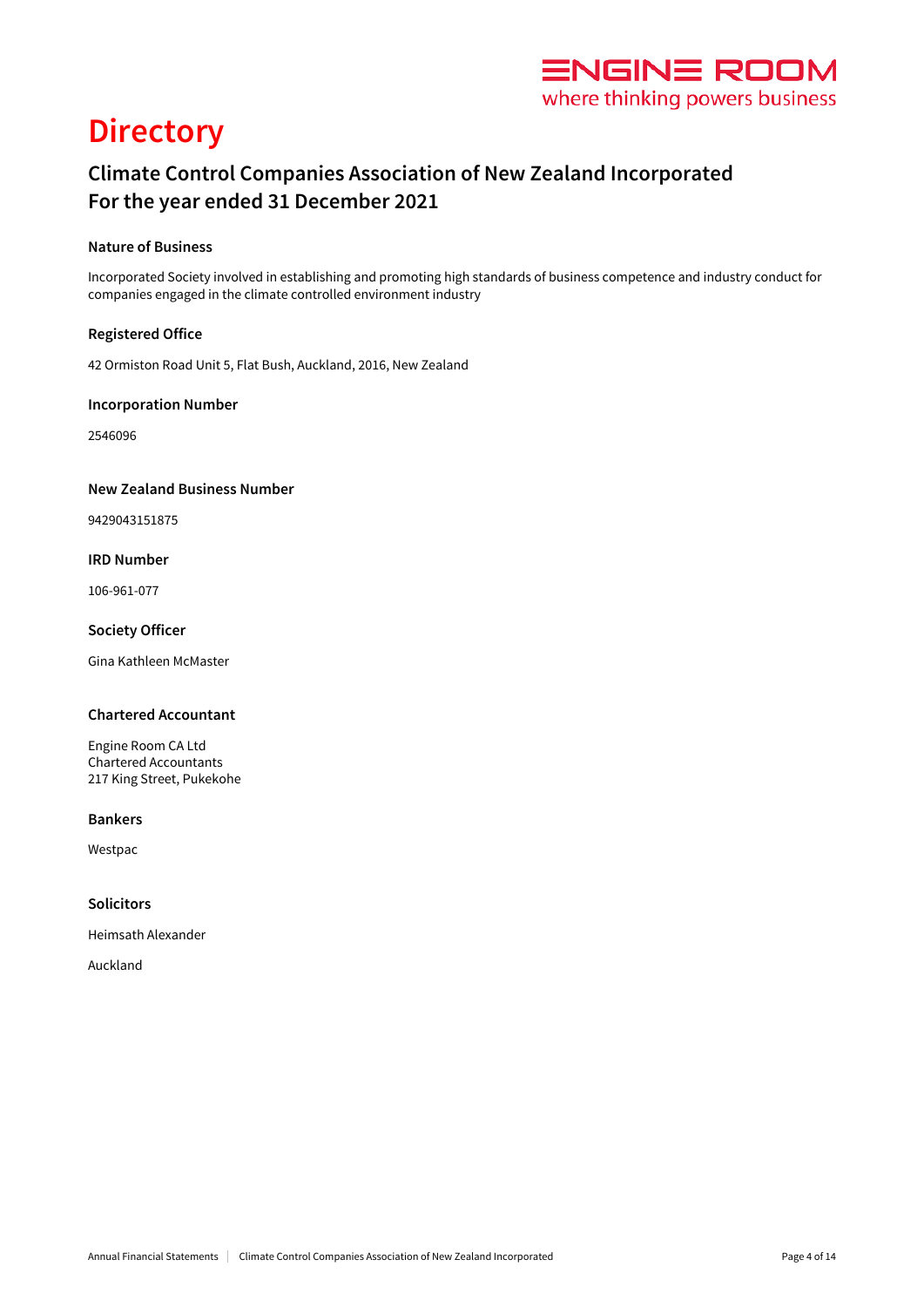

# **Approval of Financial Report**

# **Climate Control Companies Association of New Zealand Incorporated For the year ended 31 December 2021**

The Committee Members are pleased to present the approved financial report including the historical financial statements of Climate Control Companies Association of New Zealand Incorporated for year ended 31 December 2021.

APPROVED

For and on behalf of the Committee.

 $\frac{1}{2}$ 

Garry Ko

Date ... 1/06/2022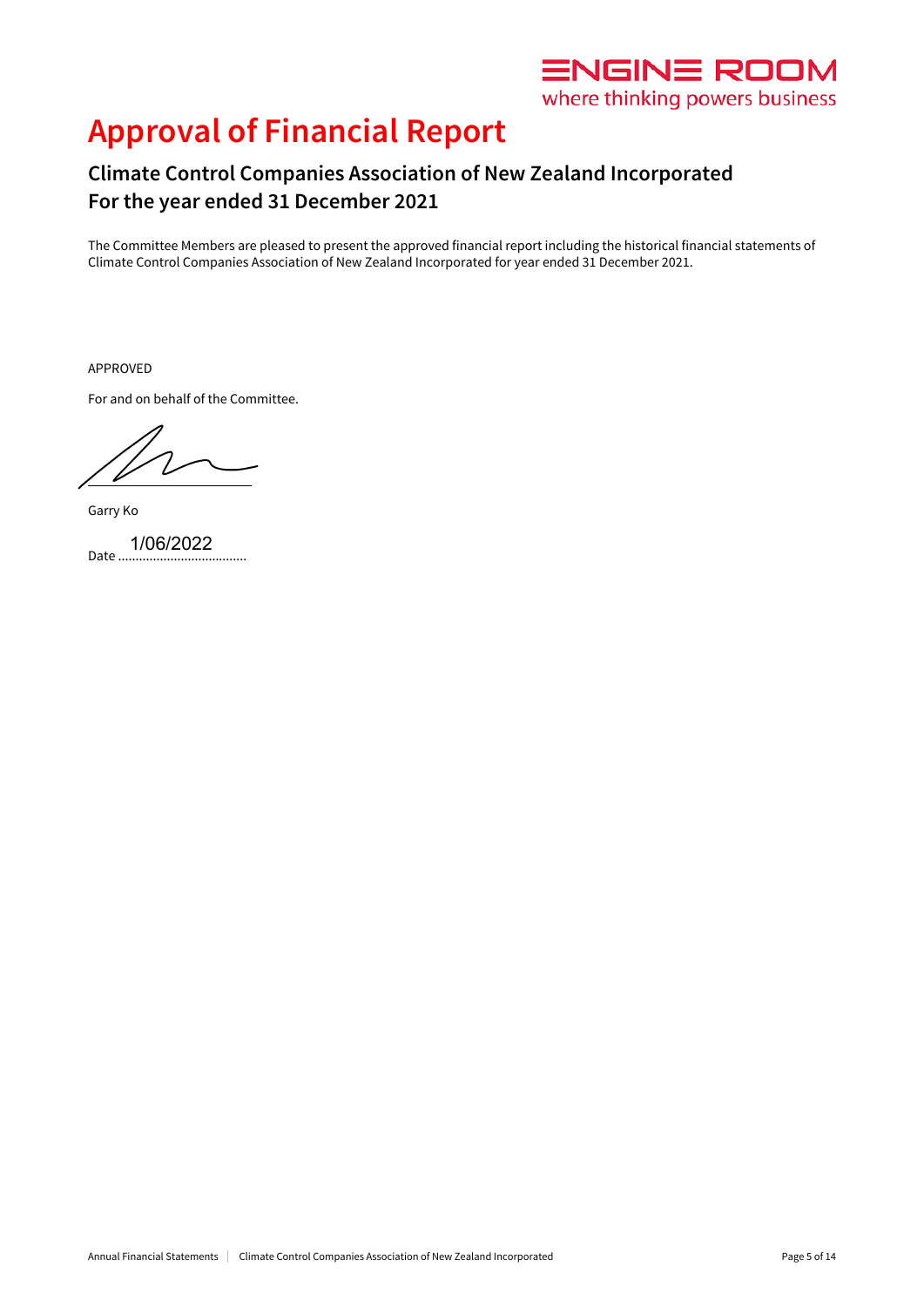# *ENGINE ROOM* where thinking powers business

# **Statement of Profit or Loss**

# **Climate Control Companies Association of New Zealand Incorporated For the year ended 31 December 2021**

|                                              | 2021           | 2020    |
|----------------------------------------------|----------------|---------|
| <b>Trading Income</b>                        |                |         |
| IRHACE Journal Subscription                  | 12,465         | 12,314  |
| Membership Subscriptions Income - Existing   | 165,892        | 161,902 |
| Membership Subscriptions Income - New        | 1,722          | 9,056   |
| Subcontractor / Supplier Agreement Income    |                | 500     |
| Sponsorship Income                           | L              | 4,500   |
| <b>Total Trading Income</b>                  | 180,079        | 188,272 |
| <b>Cost of Sales</b>                         |                |         |
| Arlo System Costs                            | 2,230          | 4,734   |
| <b>CCCANZ Members Subscription Expenses</b>  | 5,664          | 5,214   |
| Journal Costs                                | 13,125         | 5,574   |
| N3 Membership Fee                            | 13,021         | 13,000  |
| <b>Standards NZ Costs</b>                    | 4,776          | 4,379   |
| <b>Total Cost of Sales</b>                   | 38,815         | 32,902  |
| <b>Other Income</b>                          |                |         |
| Interest Income                              | 1,569          | 3,794   |
| <b>Total Other Income</b>                    | 1,569          | 3,794   |
| <b>Total Income</b>                          | 142,832        | 159,164 |
| <b>Expenses</b>                              |                |         |
| Accounting, Bookeeping and Audit Fees        | 9,654          | 12,790  |
| Advertising, Marketing and PR                | 3,914          |         |
| <b>AGM Expenses</b>                          |                | 1,188   |
| <b>Bank Fees</b>                             | 772            | 921     |
| <b>Board Meeting Expenses</b>                | 491            | 7,893   |
| Depreciation                                 | 8,703          | 8,703   |
| Entertainment 100%                           |                | 187     |
| <b>Equipment and Software Leasing</b>        | 1,948          | 1,696   |
| Insurance                                    | 2,548          | 2,290   |
| <b>Interest Expense</b>                      | ÷,             | 244     |
| <b>IRHACE Labour General Administration</b>  | 33,333         | 44,620  |
| Legal Fees                                   | 4,830          | 19,078  |
| Printing, Post and Stationery Expenses       | 432            | 3,109   |
| Project - NZCIC                              |                | 12,785  |
| Training - Governance                        | 1,400          |         |
| Travel and Accommodation                     | $\overline{a}$ | 3,399   |
| Website Hosting & Development                | 546            | 535     |
| <b>Total Expenses</b>                        | 68,572         | 119,436 |
| <b>Net Surplus (Deficit) Before Taxation</b> | 74,260         | 39,728  |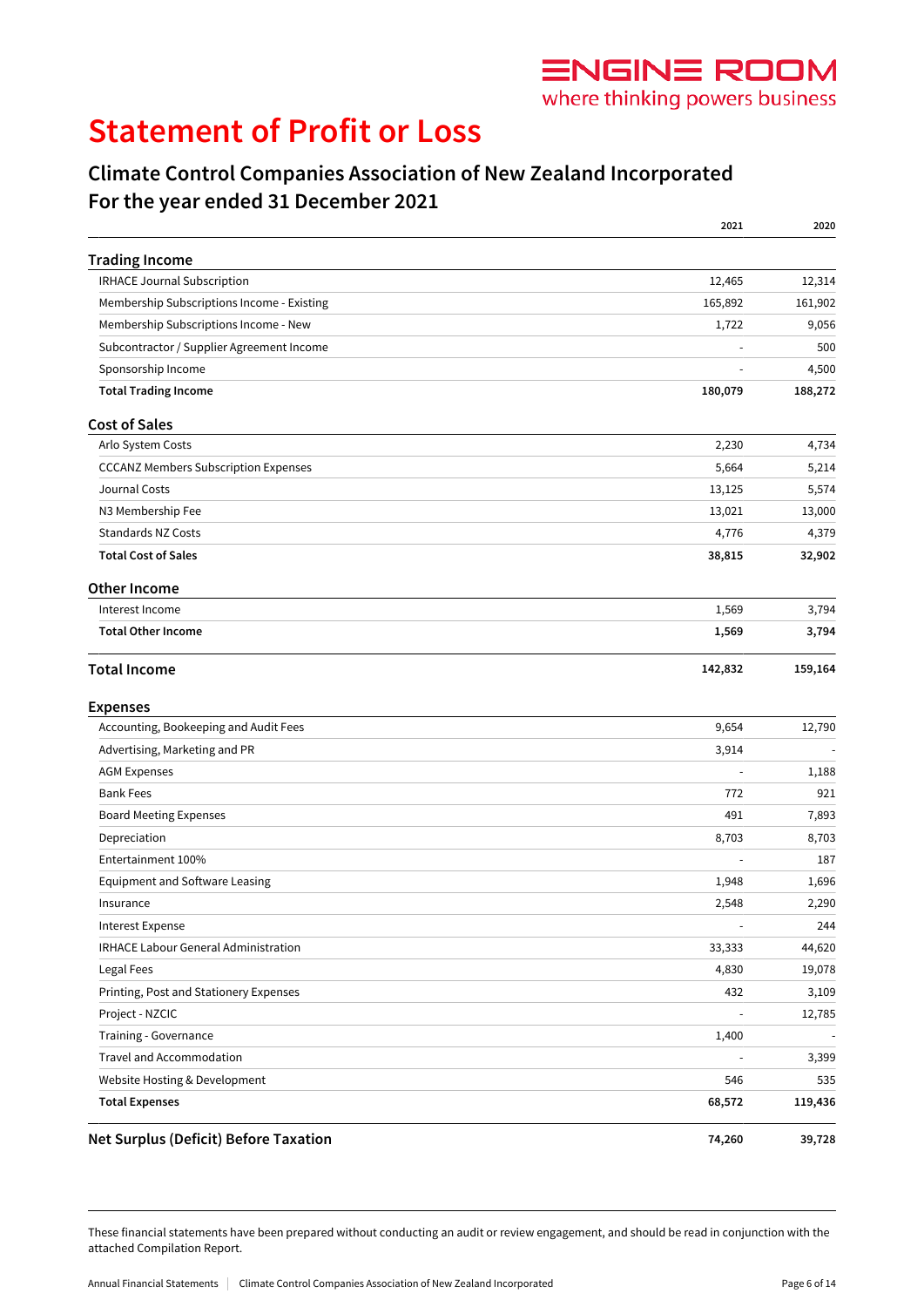# $\equiv$ NGIN $\equiv$ ROOM<br>where thinking powers business

|                                       | 2021                     | 2020   |
|---------------------------------------|--------------------------|--------|
| <b>Taxation and Adjustments</b>       |                          |        |
| Income Tax Expense                    | $\overline{\phantom{0}}$ | 527    |
| <b>Total Taxation and Adjustments</b> |                          | 527    |
| Net Surplus (Deficit) for the Year    | 74,260                   | 39,201 |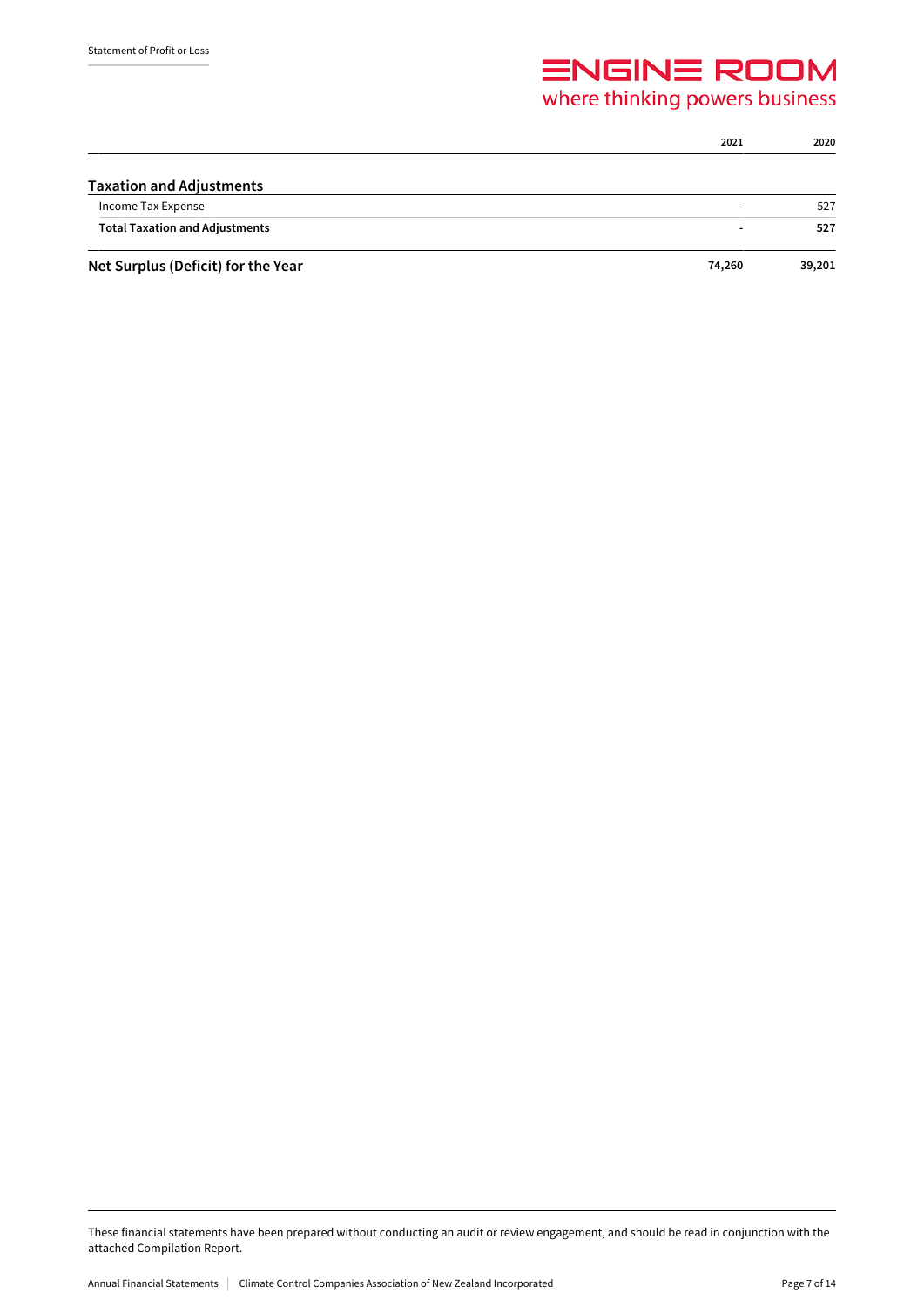

where thinking powers business

# **Statement of Changes in Equity**

# **Climate Control Companies Association of New Zealand Incorporated For the year ended 31 December 2021**

|                        | 2021    | 2020    |
|------------------------|---------|---------|
| Equity                 |         |         |
| Opening Balance        | 312,185 | 272,985 |
| Increases              |         |         |
| Surplus for the Period | 74,260  | 39,201  |
| <b>Total Increases</b> | 74,260  | 39,201  |
| <b>Total Equity</b>    | 386,446 | 312,185 |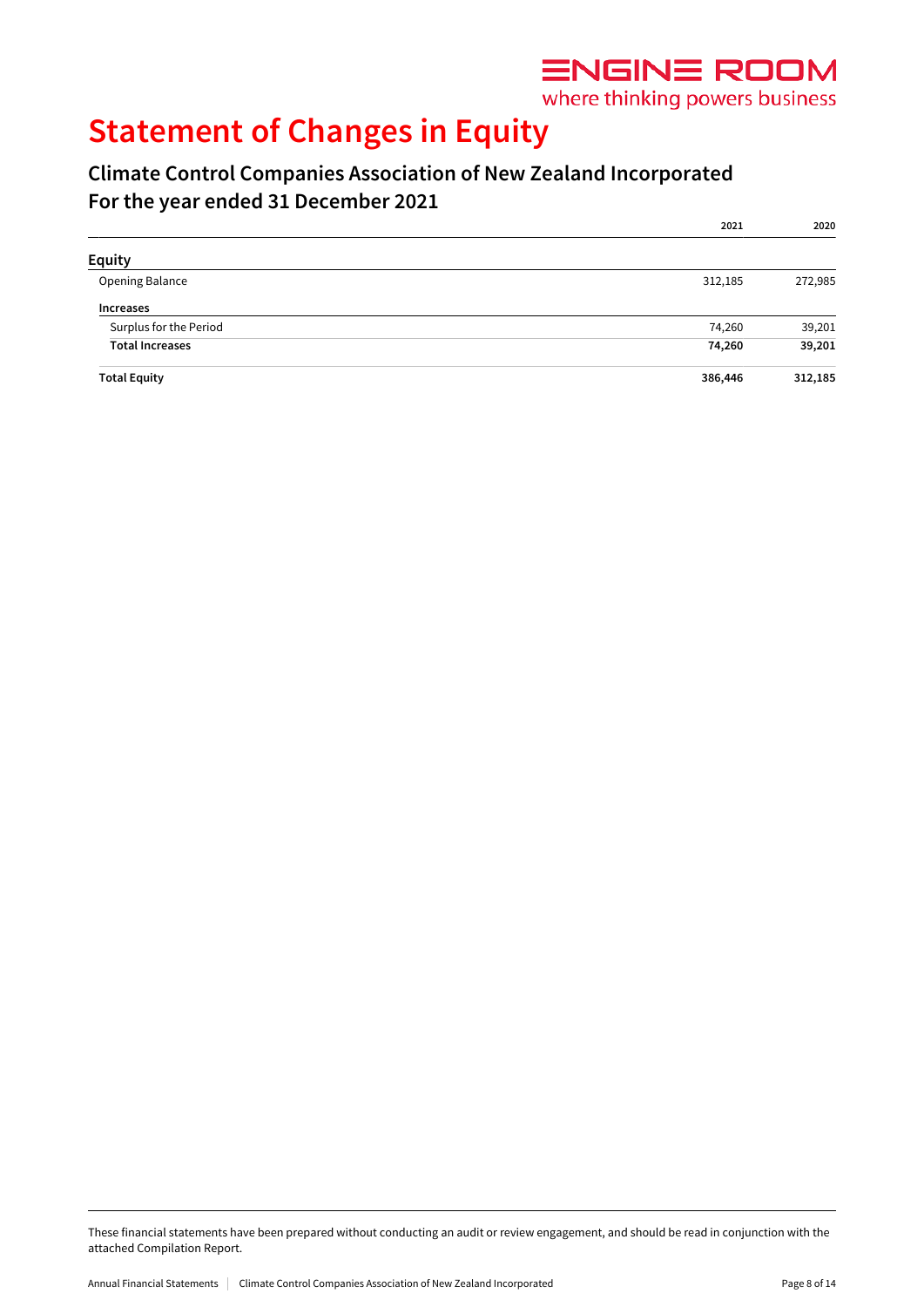

# **Balance Sheet**

# **Climate Control Companies Association of New Zealand Incorporated As at 31 December 2021**

|                                          | 31 DEC 2021    | 31 DEC 2020 |
|------------------------------------------|----------------|-------------|
| Assets                                   |                |             |
| <b>Current Assets</b>                    |                |             |
| <b>Cash and Bank</b>                     |                |             |
| Westpac Term Deposit                     | 174,743        | 173,319     |
| Westpac Online Savings Account           | 103,794        | 103,756     |
| Westpac Cheque Account                   | 84,311         | 29,247      |
| <b>Total Cash and Bank</b>               | 362,847        | 306,321     |
| <b>Trade and Other Receivables</b>       |                |             |
| Trade receivables                        | $\blacksquare$ | 1,410       |
| Prepayments                              | 14,209         | 15,502      |
| <b>Total Trade and Other Receivables</b> | 14,209         | 16,912      |
| <b>GST Receivable</b>                    | 6,042          | 7,646       |
| Income Tax Receivable                    | 1,826          | 1,849       |
| <b>Other Current Assets</b>              |                |             |
| <b>Current assets</b>                    |                |             |
| Accrued Interest on Term Deposit         | 452            | 910         |
| <b>Total Current assets</b>              | 452            | 910         |
| <b>Total Other Current Assets</b>        | 452            | 910         |
| <b>Total Current Assets</b>              | 385,376        | 333,638     |
| <b>Non-Current Assets</b>                |                |             |
| Property, Plant and Equipment            | 6,991          | 15,693      |
| <b>Total Non-Current Assets</b>          | 6,991          | 15,693      |
| <b>Total Assets</b>                      | 392,367        | 349,332     |
| <b>Liabilities</b>                       |                |             |
| <b>Current Liabilities</b>               |                |             |
| Trade and Other Payables                 | 5,921          | 16,006      |
| <b>Total Current Liabilities</b>         | 5,921          | 16,006      |
| <b>Non-Current Liabilities</b>           |                |             |
| Loans                                    |                | 21,141      |
| <b>Total Non-Current Liabilities</b>     | $\overline{a}$ | 21,141      |
| <b>Total Liabilities</b>                 | 5,921          | 37,146      |
| <b>Net Assets</b>                        | 386,446        | 312,185     |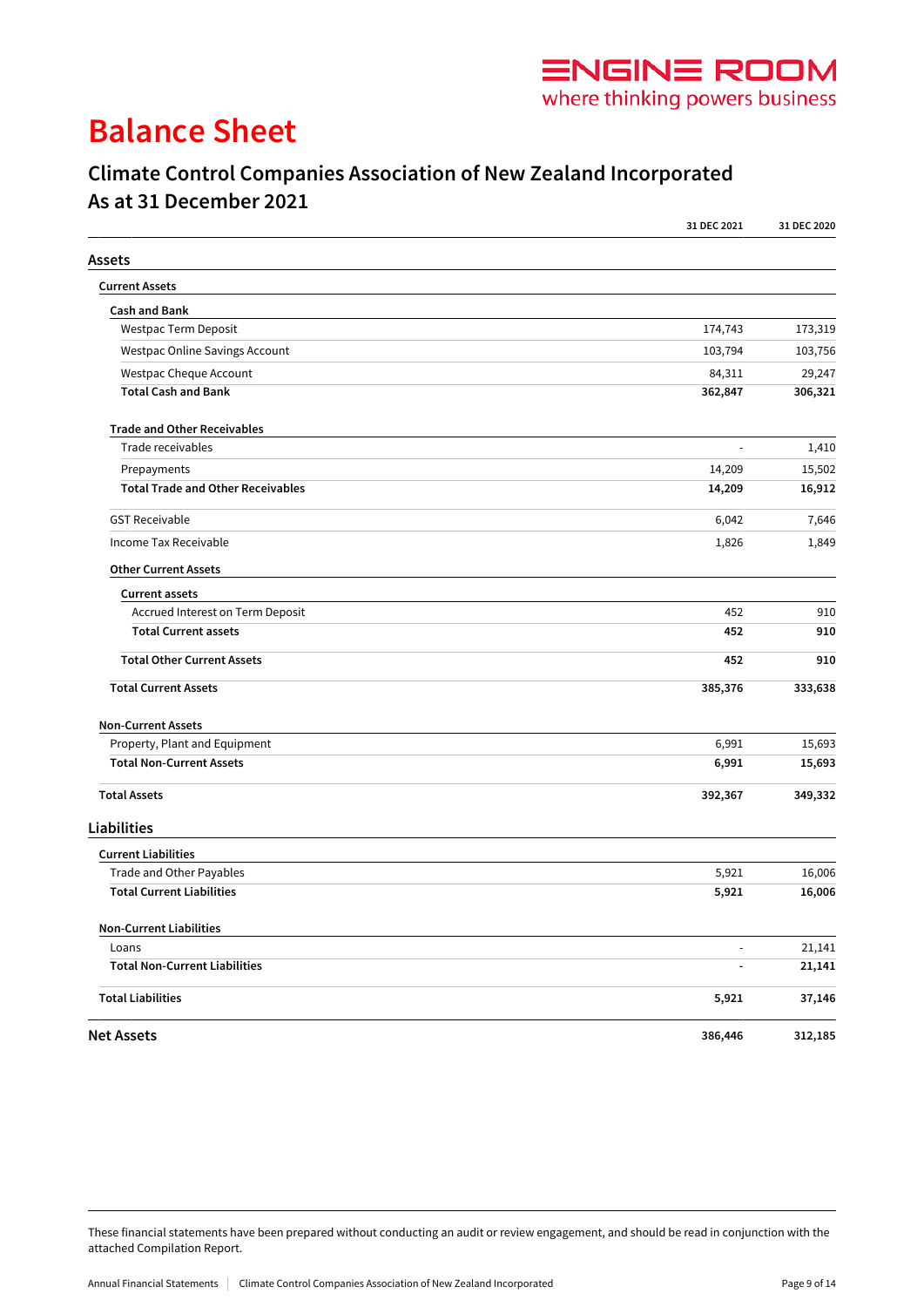# $\equiv$ NGIN $\equiv$ ROOM<br>where thinking powers business

|                                   | 31 DEC 2021 | 31 DEC 2020 |
|-----------------------------------|-------------|-------------|
|                                   |             |             |
| <b>Equity</b>                     |             |             |
| <b>Accumulated Funds</b>          | 135,064     | 60,804      |
| Other                             |             |             |
| <b>Equity/Members funds</b>       |             |             |
| HVAC equity transfer account      | 87,072      | 87,072      |
| RACCA equity transfer account     | 164,309     | 164,309     |
| <b>Total Equity/Members funds</b> | 251,382     | 251,382     |
| <b>Total Other</b>                | 251,382     | 251,382     |
| <b>Total Equity</b>               | 386,446     | 312,185     |

Signed:

 $\frac{1}{2}$ 

Garry Ko Date: 1/06/2022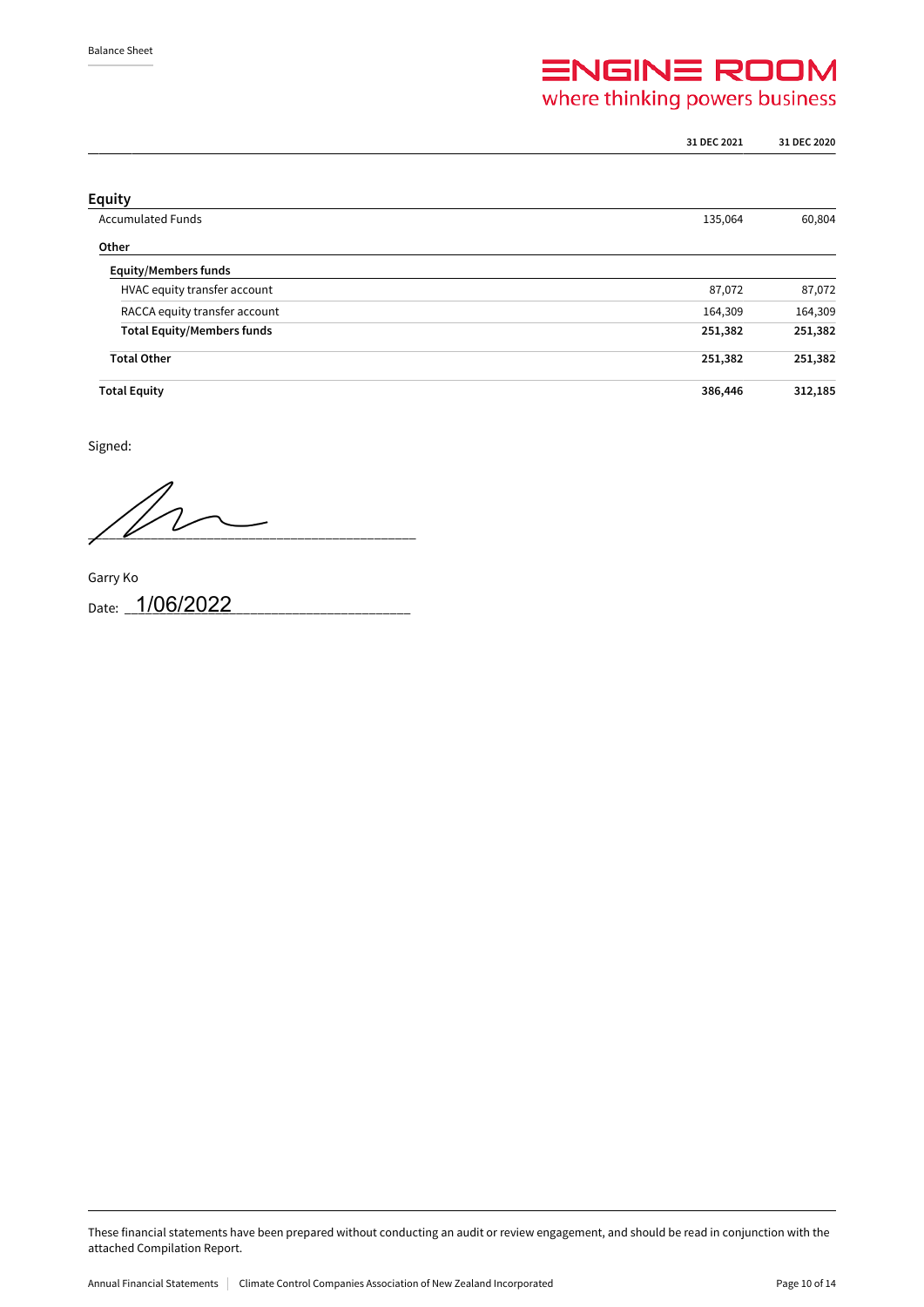# **Depreciation Schedule**

# **Climate Control Companies Association of New Zealand Incorporated**

# **For the year ended 31 December 2021**

| <b>NAME</b>                                                                 | <b>COST</b> | <b>OPENING VALUE</b>     | <b>PURCHASES</b>         | <b>DISPOSALS</b>         | <b>RATE</b> | <b>METHOD</b> | <b>DEPRECIATION</b>      | <b>CLOSING VALUE</b> |
|-----------------------------------------------------------------------------|-------------|--------------------------|--------------------------|--------------------------|-------------|---------------|--------------------------|----------------------|
| Software Development                                                        |             |                          |                          |                          |             |               |                          |                      |
| <b>EQAS Software Manual</b>                                                 | 1,000       | 433                      | $\overline{\phantom{0}}$ | $\sim$                   | 20.00%      | -SL           | 200                      | 233                  |
| <b>HS Software Package</b>                                                  | 31,773      | 9,532                    | $\overline{\phantom{0}}$ | $\sim$                   | 20.00%      | - SL          | 6,355                    | 3,177                |
| Subcontractor Agreement Development                                         | 10,740      | 5,728                    | $\overline{\phantom{0}}$ | $\sim$                   | 20.00%      | -SL           | 2,148                    | 3,580                |
| Website upgrade: Add eCommerce solution to<br>website as quoted 09 Feb 2012 | 2,100       | $\overline{\phantom{a}}$ | $\overline{\phantom{0}}$ | $\sim$                   | 40.00%      | -SL           |                          |                      |
| Website upgrade: Add eCommerce solution to<br>website as quoted 09 Feb 2012 | 938         | $\overline{\phantom{a}}$ | $\overline{\phantom{0}}$ | $\sim$                   | 40.00%      | - SL          | $\overline{\phantom{0}}$ |                      |
| Website upgrade: Upgrade site design and amend<br>templates of all pages    | 759         |                          | $\sim$                   | $\sim$                   | 40.00%      | - SL          | $\overline{\phantom{0}}$ |                      |
| <b>Total Software Development</b>                                           | 47,310      | 15,693                   | $\blacksquare$           | $\overline{\phantom{a}}$ |             |               | 8,703                    | 6,991                |
| Total                                                                       | 47,310      | 15,693                   | $\overline{\phantom{0}}$ | $\sim$                   |             |               | 8,703                    | 6,991                |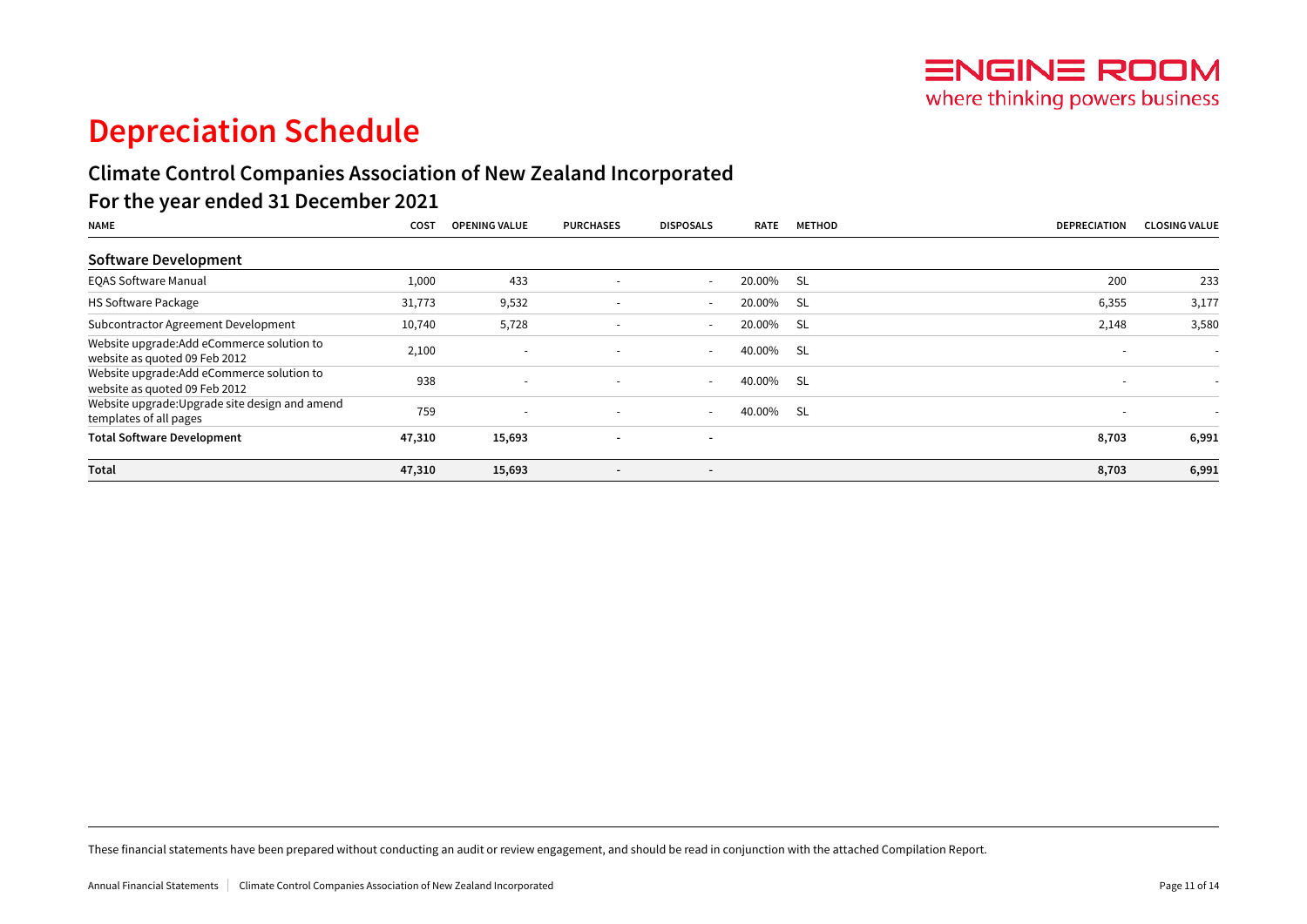

where thinking powers business

# **Notes to the Financial Statements**

# **Climate Control Companies Association of New Zealand Incorporated For the year ended 31 December 2021**

## **1. Reporting Entity**

Climate Control Companies Association of New Zealand Incorporated is an Incorporated Society registered under the Incorporated Societies Act 1908 and is engaged in the business of establishing and promoting high standards of business competence and industry conduct for companies engaged in the climate controlled environment industry

## **2. Statement of Accounting Policies**

### **Basis of Preparation**

These financial statements have been prepared in accordance with the Special Purpose Framework for use by For-Profit Entities (SPFR for FPEs) published by Chartered Accountants Australia and New Zealand.

The financial statements have been specifically prepared for the members.

### **Historical Cost**

These financial statements have been prepared on a historical cost basis. The financial statements are presented in New Zealand dollars (NZ\$) and all values are rounded to the nearest NZ\$, except when otherwise indicated.

### **Changes in Accounting Policies**

There have been no changes in accounting policies. Policies have been applied on a consistent basis with those of the previous reporting period.

### **Revenue Recognition**

Revenue is measured at the fair value of the consideration received or receivable for the sale of goods and services, excluding goods and services tax rebates and discounts, to the extent it is probable that the economic benefits will flow to the entity and revenue can be reliably measured.

Sales of services are recognised in the period by reference to the stage of completion of the transaction at the end of the reporting period.

Lease income is recognised on a straight line basis over the life of the lease.

Interest received is recognised as interest accrues, gross of refundable tax credits received.

Dividends received are recognised on receipt, net of non-refundable tax credits.

## **Property, Plant and Equipment**

Property, plant and equipment are stated at historical cost less any accumulated depreciation and impairment losses. Historical cost includes expenditure directly attributable to the acquisition of assets, and includes the cost of replacements that are eligible for capitalisation when these are incurred.

An item of property, plant and equipment is derecognised upon disposal or when no further future economic benefits are expected from its use or disposal. Any gain or loss arising on derecognition of the asset (calculated as the difference between the net disposal proceeds and the carrying amount of the asset) is included in profit or loss in the year the asset is derecognised.

Upon derecognition, the asset revaluation reserve relating to the asset disposed shall be transferred to retained earnings.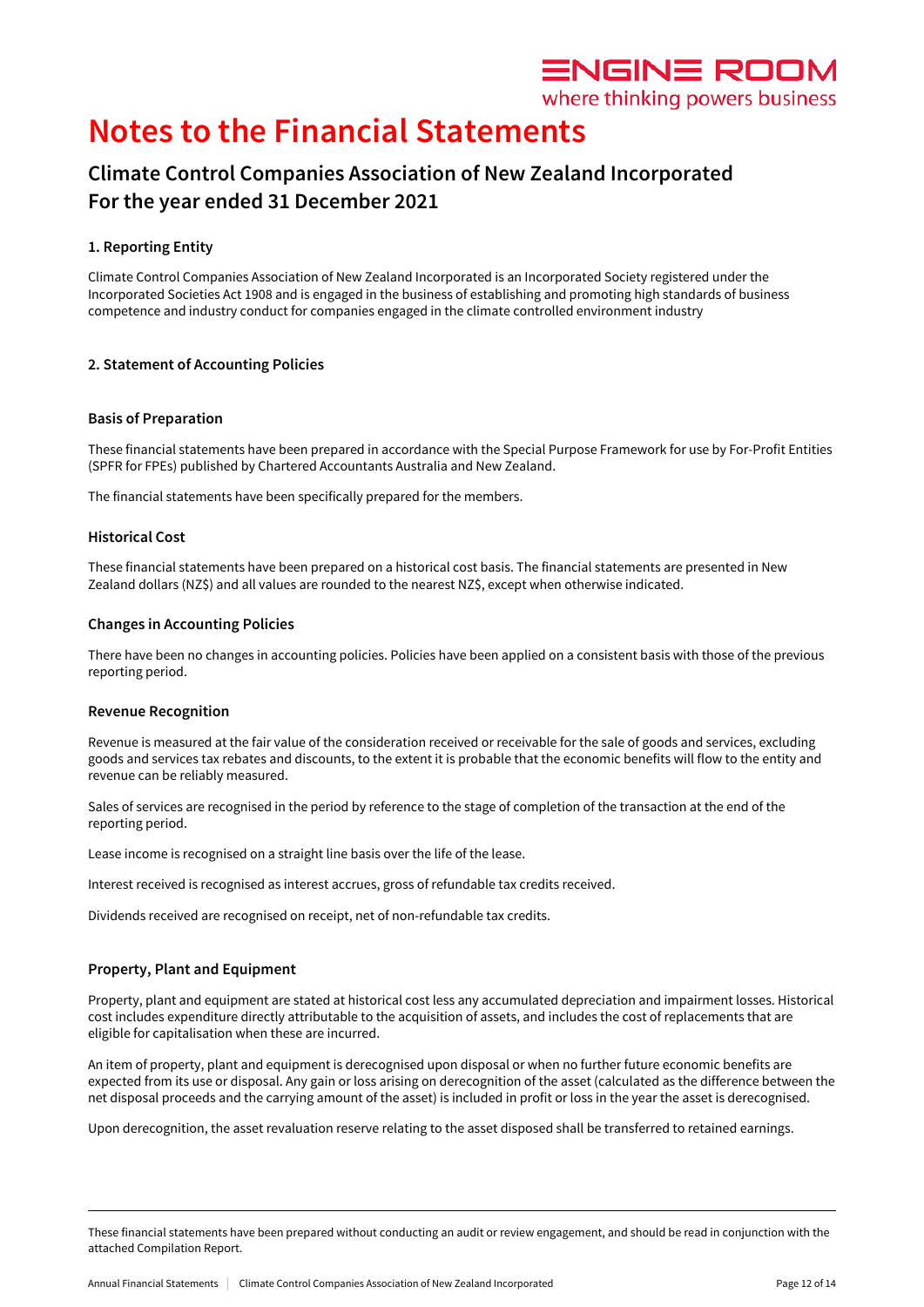

### **Depreciation**

| Account              | Method               | Rate      |
|----------------------|----------------------|-----------|
| Software Development | <b>Straight Line</b> | 20% - 40% |

#### **Income Tax**

Income tax is accounted for using the taxes payable method. The income tax expense in profit or loss represents the estimated current obligation payable to Inland Revenue in respect of each reporting period after adjusting for any variances between estimated and actual income tax payable in the prior reporting period.

#### **Goods and Services Tax**

All amounts are stated exclusive of goods and services tax (GST) except for accounts payable and accounts receivable which are stated inclusive of GST.

|                                             | 2021     | 2020    |
|---------------------------------------------|----------|---------|
| 3. Income Tax Expense                       |          |         |
| Net Surplus (Deficit) Before Tax            | 74,260   | 39,728  |
| <b>Additions to Taxable Income</b>          |          |         |
| <b>Exempt Expenses</b>                      | 104,267  | 151,428 |
| <b>Total Additions to Taxable Income</b>    | 104,267  | 151,428 |
| <b>Deductions from Taxable Income</b>       |          |         |
| Exempt Income                               | 180,079  | 188,272 |
| <b>Losses Carried Forward</b>               |          |         |
| <b>Total Deductions from Taxable Income</b> | 180,079  | 188,272 |
| Profit (Loss)                               | (1, 552) | 2,884   |
| Income Deduction for Non-Profit Bodies      | (1,000)  | (1,000) |
| (Loss) to Carry Forward / Taxable Income    | (2, 552) | 1,884   |
| Tax Payable at 28%                          |          | 528     |
| <b>Deductions from Tax Payable</b>          |          |         |
| <b>Opening Balance</b>                      | 10       | (56)    |
| Prior period tax paid (refunded)            | 1,298    | 593     |
| <b>Total Deductions from Tax Payable</b>    | 1,308    | 537     |
| Income Tax Payable (Refund Due)             | (1,308)  | (10)    |
|                                             | 2021     | 2020    |
| 4. Equity                                   |          |         |
| <b>Accumulated Funds</b>                    |          |         |
| Opening Balance                             | 60,804   | 21,603  |
| <b>Current Year Earnings</b>                | 74,260   | 39,201  |
| <b>Total Accumulated Funds</b>              | 135,064  | 60,804  |